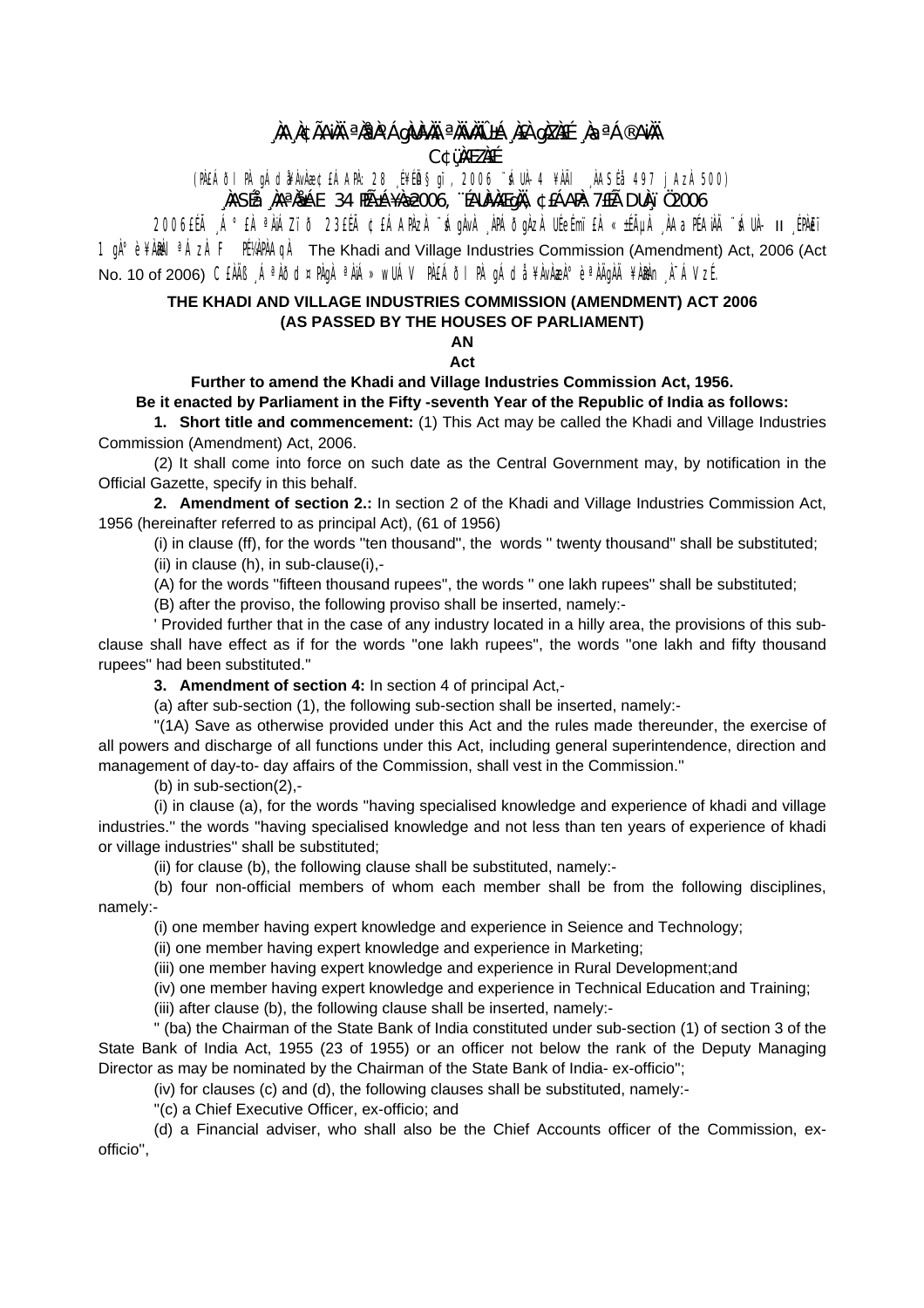(v) after clause (d), the proviso shall be omitted.

**4. Amendment of section 5:** In section 5 of the principal Act,-

(a) for sub-section (1), the following sub-sections shall be substituted, namely:-

 ''(1) Subject to the provisions contained in sub-section (1A) of section 4, the Chief Executive Officer, appointed under clause(c) of sub-section (2) of section 4, shall exercise such powers and discharge such functions in respect of general superintendence over the affairs of the Commission and its day-to-day management, as may be prescribed.

 (1A) Without prejudice to the powers and functions referred to in sub-section (1), the Chief Executive Officer shall exercise such powers and discharge such functions under the general superintendence, direction and management of the Commission''.

 (b) in sub-section (2), for the words ''shall be responsible''. the words ''shall in addition to exercise of the powers and discharge of the functions referred to in sub-section (1), be responsible'' shall be substituted.

**5. Amendment of section 5A:** In section 5A of the principal Act, for the words, brackets, letter and figures ''appointed under clause (c) of sub-section (2) of section 4 shall be in charge of all financial matters of the Commission including its budget, accounts and audit'', the words, brackets, letter and figures ''appointed under clause (d) of sub-section (2) of section 4 shall be in charge of such financial matters of the Commission including its budget, accounts and audit, as may be prescribed'' shall be substituted.

**6. Amendment of section 10:** Section 10 of the principal Act, shall be numbered as sub-section (1) thereof and,-

 (a) in sub-section (1) as so numbered, for the words ''Khadi and Village Industries Board'', the words ''National Khadi and Village Industries Board'' shall be substituted;

(b) after sub-section (1) as so numbered, the following sub-sections shall be inserted, namely:-

 ''(2) The Board shall, subject to the provisions of sub-section (3), meet at such times and places and observe such rules of procedure in regard to the transaction of business at its meetings including the quorum at meetings as may be prescribed.

(3) The Board shall meet at least twice in a year''.

**7. Amendment of section 12:** In section 12 of the principal Act, in sub-section (3), for the words ''votes of the members present''. the words and brackets ''votes of the members (including ex-officio members) present'' shall be substituted.

**8. Insertion of new section 12A:** Afters section 12 of the principal Act, the following section shall be inserted, namely:-

 **"12A. Zonal Committee:** (1) The Commission shall constitute for each of the six geographical zones, refferred to in clause (a) of sub-section (2) of section 4, a Zonal Committee, which shall consist of the following, namely:-

 (a) the non-official member representing the zone, referred to in clause (a) of sub-section (2) of section 4, who shall be the Chairman of the Zonal Committee constituted for respective zones;

 (b) one representative of each of the State Khadi and Village Industries Boards of the States or, as the case may be, the Government of each State in the zone, to be notified by the Central Government in consultation with the State Government concerned-member;

 (c) the Zonal Deputy Chief Executive Officer of the Commission, who shall be the convener of the Zonal Committee-member;

 (d) the State Directors incharge of the commission's Directorates for the States in the zonemember;

(e) a Zonal or Regional manager of one of the lead banks operating in the zone-member; and

 (f) one representative of an institution of repute, working for at least ten years in the khadi or village industries sector and having a good record of performance, from each State in the zone, to be notified by the Central Government - member.

 (2) The Zonal Committee shall meet at such times and places and shall, subject to the provisions of sub-section (3), observe such rules of procedure in regard to the transaction of business at its meetings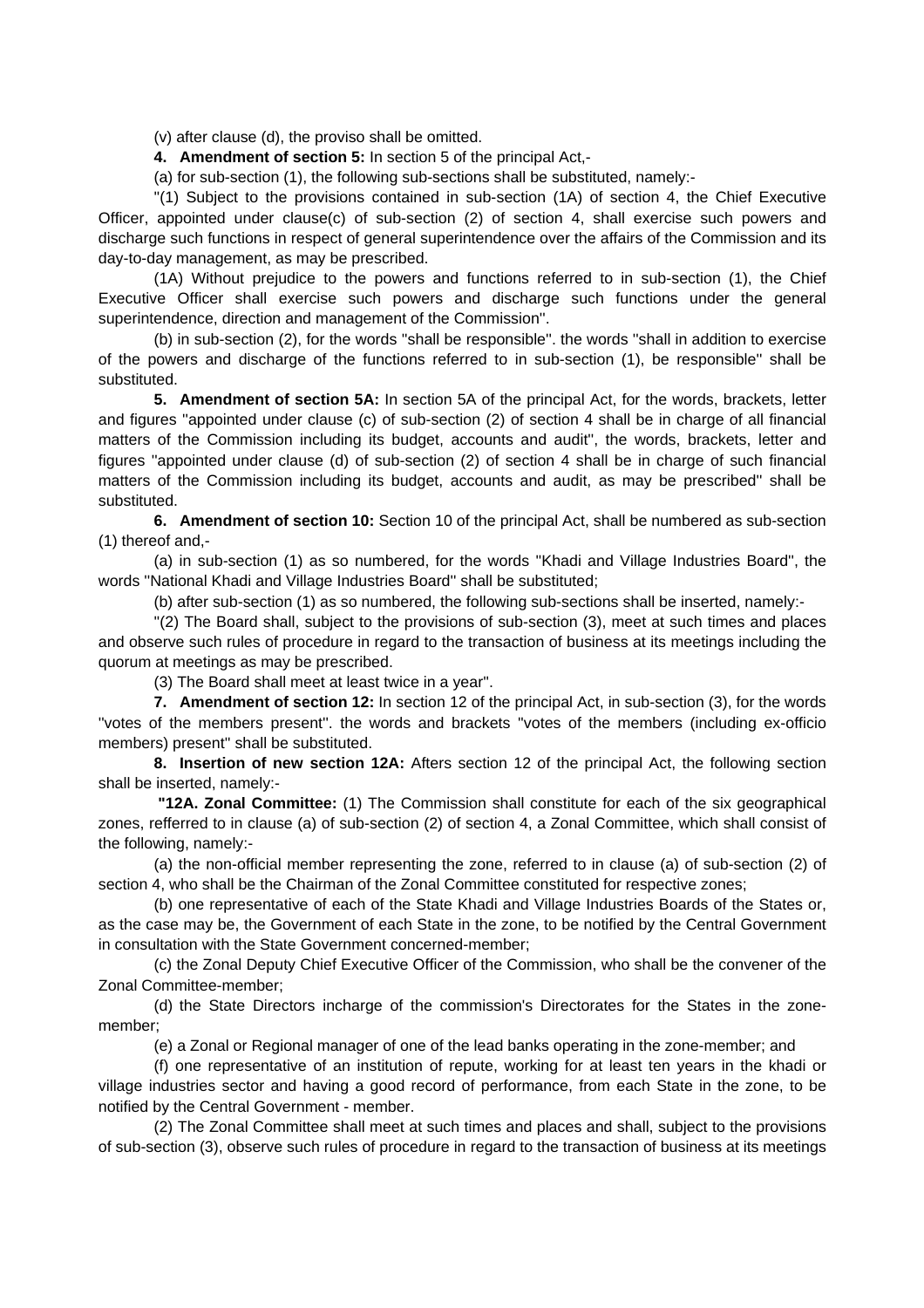(including the quorum at the meetings)as may be provided by regulations made by the Commission under this Act:

provided that the Committee shall meet at least once in every three months.

 (3) The Chairman of the Zonal Committee or, in his absence, any member chosen by the members present from among themselves, shall preside at a meeting of the Committee.

 (4) The Zonal Committee shall generally function as a forum for consultation and accordingly, inter alia,-

 (a)act as a conduit for the dissemination of information relating to the progrmmes and schemes of the Commission for the development of khadi and village industries in the zone;

 (b) monitor, from time to time, the implementation of the programmes and schemes referred to in clause(a);

 (c) provide feedback to the Commission on the problems and difficulties envisaged and suggestions made by banks, voluntary agencies, artisans and others engaged in the operation of programmes and schemes referred to in clause (a).''

**9. Amendment of section 13.:** In section 13 of the principal Act, in sub-section (1), for the words '' for aterm of five years'', the words ''at the pleasure of the Central Government which shall not exceed continuous period of five years'' shall be substituted;

**10. Amendment of section 15:** In section 15 of the principal Act,-

 (a) in sub-section (1), for the words ''plan, promote, organise'', the words ''plan, promote, facilitate, organise'' shall be substituted;

(b) in sub-section (2),-

 (i) in clause (a), for the words ''plan and organise", The words "plan and organise directly or through specified agencies'' shall be substituted;

(ii) in clause(b),-

 (A) for the words ''build up'', the words ''build up, directly or through specified agencies,'' shall be substituted;

 (B) for the words ''supply them'', the words ''supply them or arrange supply of the raw materials and implements'' shall be substituted;

 (iii) in clause (g), for the words ''provide financial assistance'', the words ''provide financial assistance, directly or through specified agencies,'' shall be subatituted;

 (iv) in clause (h), for the words''undertake experiments'', the words ''undertake, directly or through specified agencies, experiments,'' shall be substituted;

(c) after sub-section (2), the following Explanation shall be inserted at the end, namely:-

**Explanation:** For the purposes of clauses(a), (b), (g) and (h) of sub-section (2), the expression ''specified agencies'' means the agencies which the Central Government may, by notification in the Official Gazette, specify in this behalf;'

**11. Amendment of section 19A:** In section 19A of the principal Act, in sub-section (1), the following proviso shall be inserted, namely:-

 ''Provided that the Chief Executive Officer and Financial Advises shall be ex-officio members of the Standing Finance Committee in respect of each of the three separate funds referred to in sub-section (1) of section 18''.

**12. Amendment of section 25 :** In section 25 of the principal Act, after sub-section (2), the following sub-section shall be inserted at the end, namely;-

 ''(3) Any time after the issue of the notification under sub-section (1), the Central Government may re-establish the Commission in accordance with the provisions of section 4 and on and from the date of the re-establishment of the Commission, the properties and funds which had previously vested in the Central Government under clause (a) of sub section (2) shall stand vested in the Commission so reestablished.''

**13. Amendment of section 26:** In section 26 of the principal Act, in sub-section (2), after clause(a), the following clauses shall be inserted, namely:-